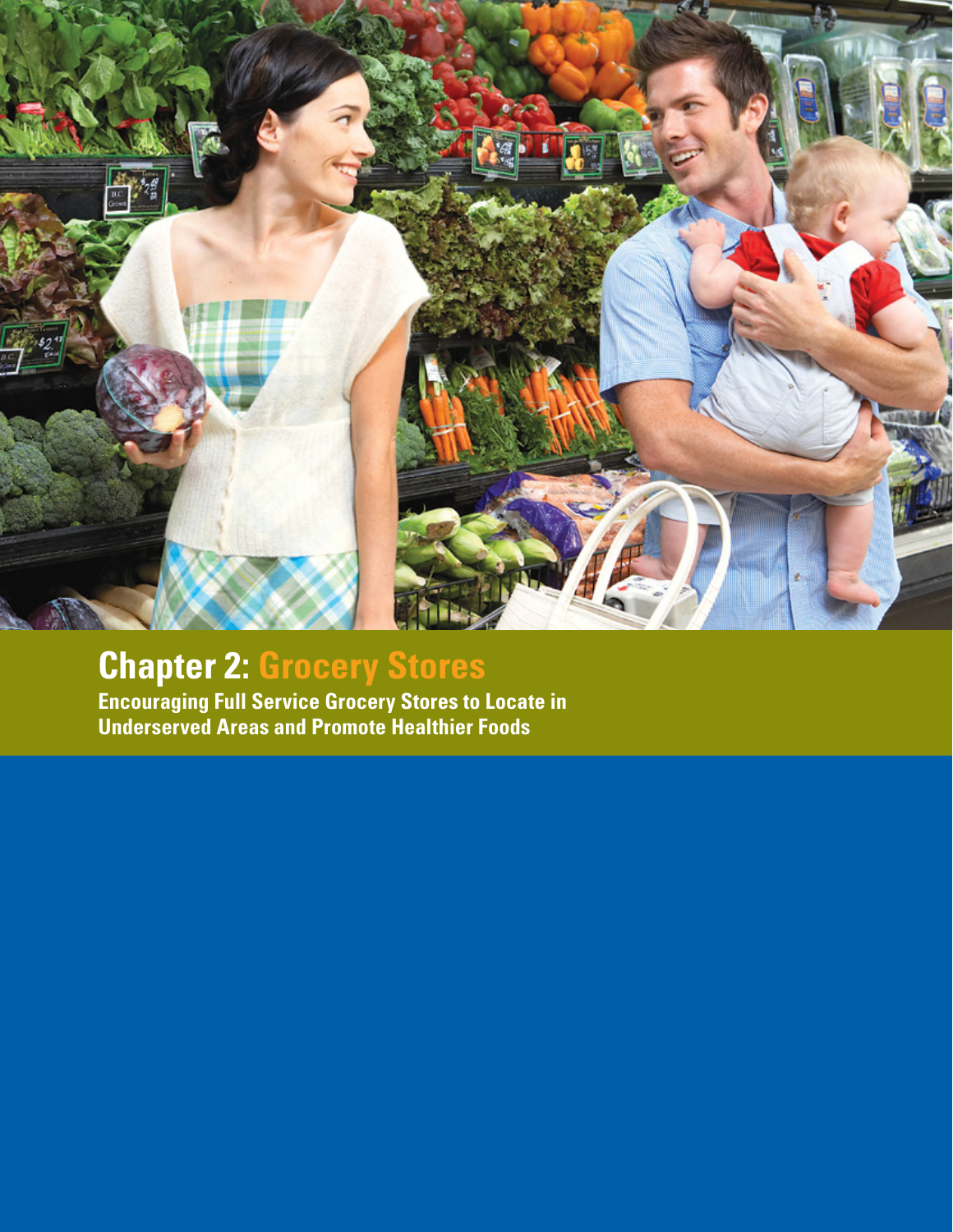# General Strategy Overview

#### **This chapter discusses the public health role in encouraging full service grocery stores to locate in underserved areas or supporting existing stores in supplying and marketing healthier items.**

Encouraging new, permanent food retailers, like full service grocery stores, to locate in underserved areas is one of many approaches for states to increase the availability of affordable healthier food options in underserved communities. Residents of communities with full service grocery stores tend to eat more fruits and vegetables<sup>4,6-9</sup> and tend to have a lower risk of obesity.12-16 However, low-income, ethnic minority, and rural neighborhoods often face limited access to full service grocery stores.<sup>4,13</sup>

Full service grocery stores generally offer healthier food options to customers at lower prices than other retail venues.<sup>5,36</sup> They also have the potential to spur economic development in underserved communities because they can often serve as anchors around which other businesses are willing to locate; they can create jobs for residents, both in the construction and the operation of the grocery store<sup>30,37</sup> as well as in other retail businesses that may locate nearby; and they can result in a modest increase in the values of nearby homes.<sup>30</sup>

Grocery store development is a long-term commitment that requires significant financial investment. Multiple incentive options are available that encourage new, permanent food retail stores to locate in underserved areas. Incentives such as Healthy Food Financing Initiatives generally come from programs developed through publicprivate partnerships, and usually include a

### **What is a Grocery Store?**

full service food retailers that offer a wide In this *Action Guide*, grocery store refers to including those recommended by the selection of healthier foods and beverages, *Dietary Guidelines for Americans, 2010*. Healthier foods include fruits, vegetables, *Dietary Guidelines for Americans, 2010*. whole grains, fat-free and low-fat dairy products, seafood, and foods with less products, seafood, and foods with less sodium (salt), saturated fats, trans fats, sodium (salt), saturated fats, trans fats, cholesterol, added sugars, and refined cholesterol, added sugars, and refined grains. Healthier beverages include fat-free grains. Healthier beverages include fat-free or low-fat milk and milk products, fortified or low-fat milk and milk products, fortified soy beverages and other lactose-free products, 100% juice, and water. Grocery chain operated. They can range in size stores can be independently owned or chain operated. They can range in size from medium-sized stores and specialty In this *Action Guide*, grocery store refers to selection of healthier foods and beverages, markets with a full product line to large supermarkets.

Community Development Financial Institution (CDFI).‡ Some incentive programs are created through state legislation, such as in Pennsylvania, New York, and Illinois. Other state incentive programs, such as in California and New Jersey, have been supported through non-legislative mechanisms. Incentive programs frequently assist with costs associated with development activities, such as land acquisition, building and construction, and retail feasibility studies.<sup>38</sup> See the feature at the end of the chapter, Grocery Stores in Action: Healthy Food Financing Initiatives, for more information.

<sup>‡</sup> CDFIs are financial institutions, such as banks, credit unions, or corporations that help serve low-income people and communities through increasing their access to loans, investments, financial services, and technical assistance. CDFIs are certified by the federal CDFI Fund at the U.S. Department of the Treasury. More information is available at [http://www.cdfifund.gov/index.asp.](http://www.cdfifund.gov/index.asp)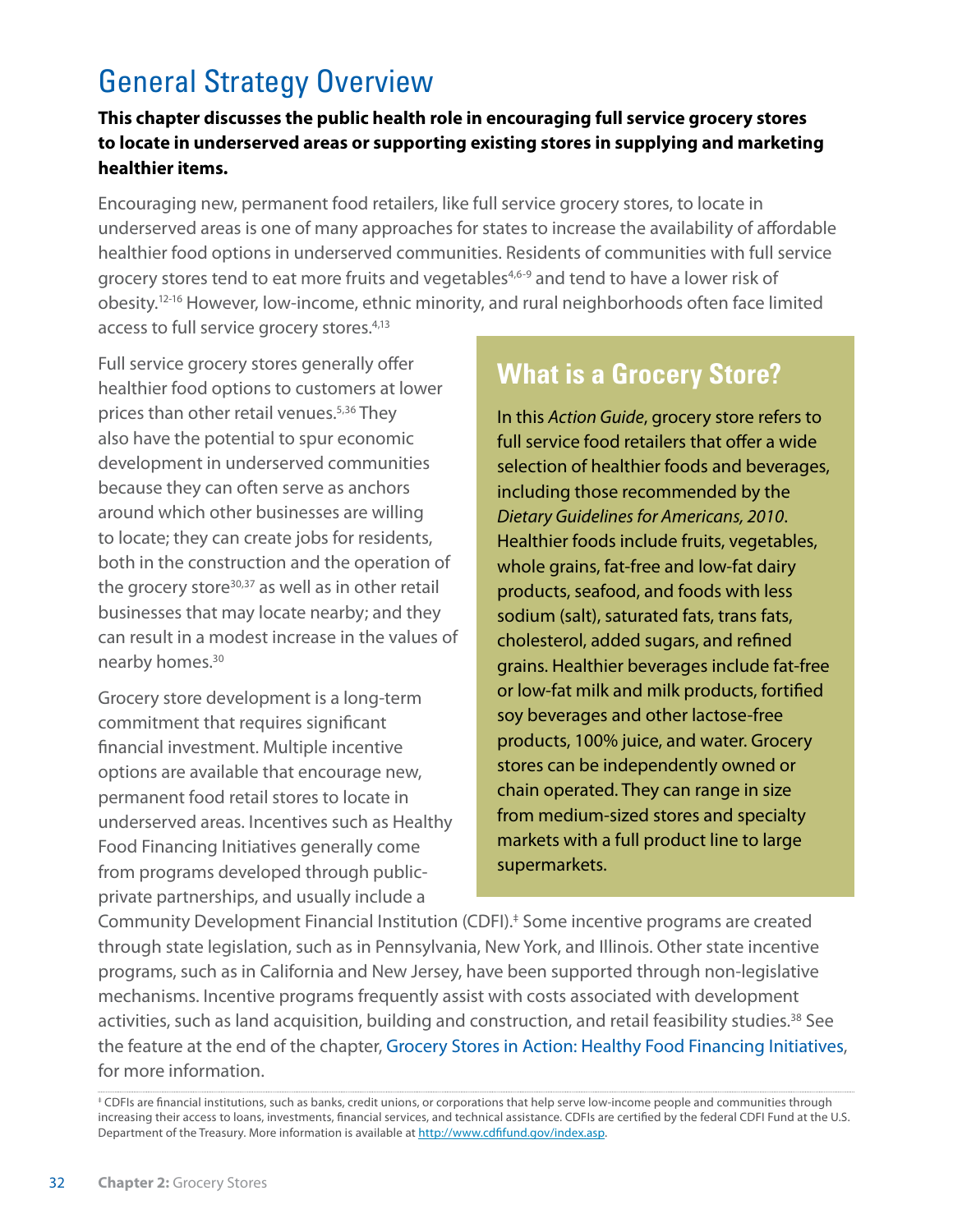For new or existing grocery stores, promotion of healthier foods and beverages is important in grocery stores to help consumers make healthier choices The different types of marketing in grocery stores can be represented by the "four P's": product, placement, price, and promotion<sup>39</sup> (see call out box on Marketing and Promotion in Grocery Stores). The marketing can involve

### **Marketing and Promotion in Grocery Stores**

Grocery stores market foods in many ways, but often it is through the products themselves (such as the assortment of products available), pricing incentives (such as coupons or **Stores**  promotion of products (such as displays and advertising, which can also overlap with the differential prices), placement of products (such as at eye-level or at the end of an aisle), or other categories).39,40 Some specific examples include:

**Grocery store shelf labeling systems.** Shelf labeling systems are food "grading" systems that are implemented by grocery store owners to identify healthier foods or to allow comparisons between foods. Some systems rate foods using a proprietary nutritional algorithm, with the information being summarized by a symbol such as the number of stars representing "good, better, and best" (e.g., the Guiding Stars® nutrition navigation system) or by a numerical score of 1 to 100, with 100 as best (e.g., the NuVal® system).

**Healthy checkout aisles.** Stores can designate certain checkout aisles or lanes as healthy. For example, as part of the Change the Future WV program, healthy checkout aisles were established in eight grocery stores across the MidOhio Valley of West Virginia. Program leaders developed partnerships with local food store owners and managers, including those at WalMart and Foodland, to create a checkout aisle that sold fresh fruits and vegetables along with toys that promote physical activity. The initiative also included signage and displays to draw attention to the checkout aisles. More information is available at [http://](http://www.changethefuture.wv.gov) [www.changethefuture.wv.gov/](http://www.changethefuture.wv.gov) and in *Making the Healthy Choice the Easy Choice: Real-life Stories and Practical Tools from Change the Future WV* at [http://ctfwvresources.com/building](http://ctfwvresources.com/building-a-legacy.php)[a-legacy.php.](http://ctfwvresources.com/building-a-legacy.php) A video about the project from the Centers for Disease Control and Prevention includes the positive effects on business, and is available at [http://www.youtube.com/](http://www.youtube.com/watch?v=RlQQx-eklZU.) watch?v=RIQQx-eklZU. A news story about the project is available at [http://wvgazette.com/](http://wvgazette.com/News/201110083123) [News/201110083123.](http://wvgazette.com/News/201110083123)

**Financial incentives.** The United States Department of Agriculture implemented the Healthy Incentives Pilot (HIP) to promote the purchase and consumption of fruits and vegetables. HIP took place in Hampden County, Massachusetts and provided participants in the Supplemental Nutrition Assistance Program (SNAP) with a financial incentive: for every SNAP dollar spent on the eligible fruits and vegetables, 30 cents was credited back to the participant's SNAP Electronic Benefit Transfer (EBT) card.<sup>41</sup> The incentive could then be used towards any SNAP-eligible food and beverage purchases. More information and reports are available at [http://www.fns.usda.gov/healthy-](http://www.fns.usda.gov/healthy)incentives-pilot-hip-interim-report.

approaches such as labeling of foods on shelves allowing consumers to identify healthier foods and beverages or providing coupons for certain food items. Additionally, grocery stores may have educational programs that teach consumers how to shop for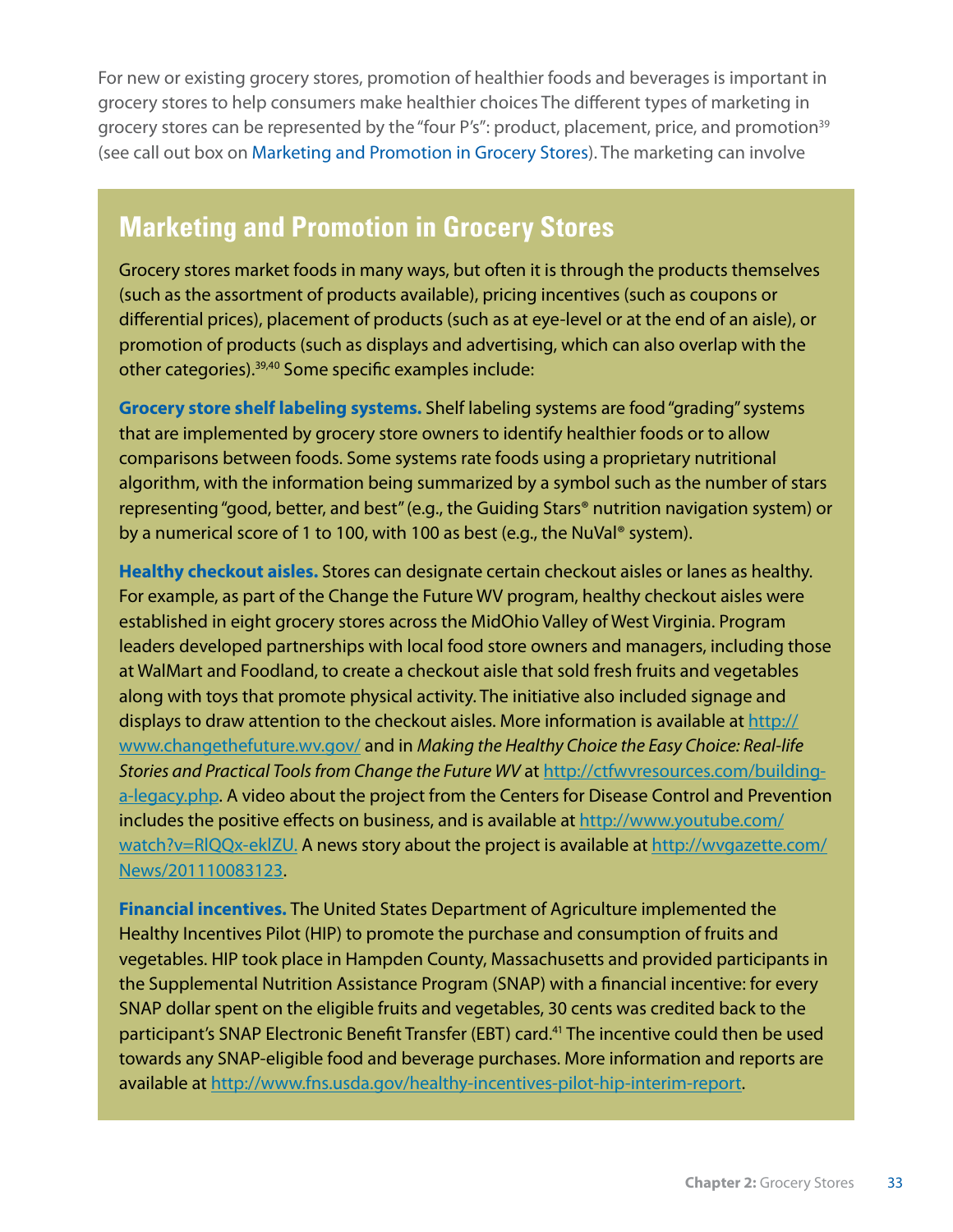approaches such as labeling of foods on shelves allowing consumers to identify healthier foods and beverages or providing coupons for certain food items. Additionally, grocery stores may have educational programs that teach consumers how to shop for healthier foods.

# Working with Partners and Leveraging Resources

Engaging stakeholders from multiple sectors is critical to the development of grocery stores in underserved communities. As a public health practitioner, you are uniquely positioned to act as a liaison for a variety of programs and resources. The Partnerships, Assessment, and Evaluation chapter has detailed information on partnering for healthier food retail initiatives. There are a variety of potential partners that you can include to encourage full service grocery stores to locate in underserved areas of your state or region. You may want to include representatives of:

### **Grocery Stores and their Representatives**

- **Grocers' associations.**
- Corporate offices of chain, cooperative, and independent grocery stores.

### **Business and Development Groups**

- ▶ Community Development Corporations.
- ▶ Chambers of Commerce.
- Economic Development Corporations.
- Regional Development Commissions.
- State or local labor or workforce development offices.
- **Local or regional developers.**
- ▶ Banks and other businesses.
- ▶ U.S. Economic Development Administration.

### **Nutrition and Food Access Groups**

- ▶ U.S. Department of Agriculture's (USDA) Food and Nutrition Service (FNS) regional offices.
- ▶ Federal nutrition assistance programs at the state-level administering agency.
- State, regional, or local food policy councils.
- Nutrition professionals.

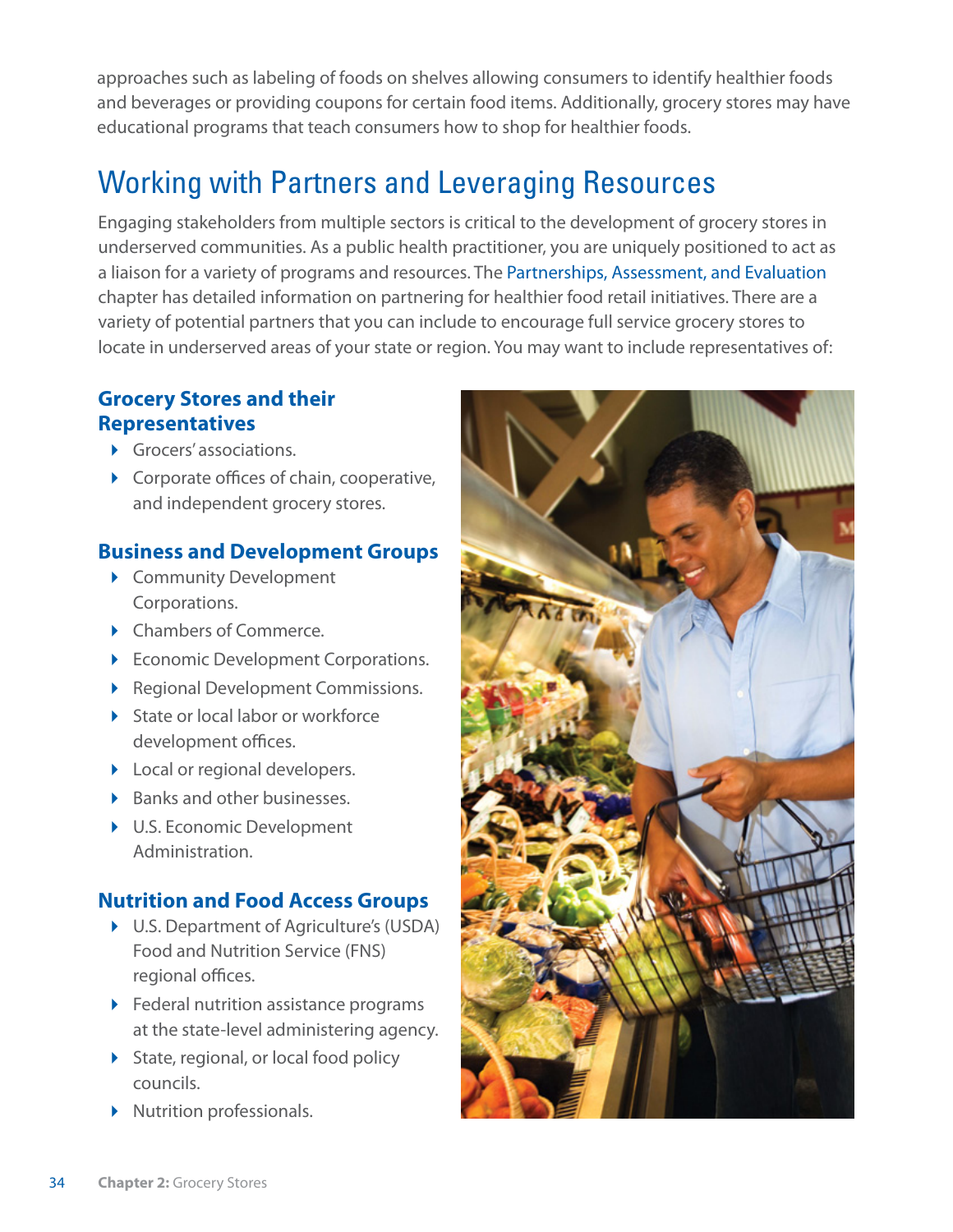- Hunger and food security advocates.
- ▶ National organizations supporting food access (such as The Food Trust).

#### **City and Neighborhood Groups**

- City and town planning department offices.
- ▶ Civic or neighborhood associations.

#### **Environmental Groups**

- Environmental Protection Agency regional offices.
- ▶ Agency for Toxic Substances and Disease Registry (ATSDR) regional offices.
- ▶ Food safety offices.

You can also collaborate with pre-existing groups to support grocery store initiatives (such as food access committees, task forces, or food policy councils) or create a group that fits your state or region's needs.

## Action Items

As a public health practitioner, you can do the following to work with partners and leverage resources:

- **M** Lead or support assessment activities to understand the healthier food retail landscape in your state and identify areas of the state where individuals do not have reasonable access to a full service grocery store. Refer to the Partnerships, Assessment, and Evaluation chapter for additional information on assessment.
- **Provide information to stakeholders** to demonstrate the potential of grocery store development as an economic and community development strategy. You may want to compile relevant information that is collected by other agencies, e.g., grocery purchases of residents outside of the community (known as leakage) to quantify the potential spending power of that community, or workforce capacity data from the Department of Labor and Workforce Development Boards.
- **M** Determine if there are existing state efforts led by other agencies or organizations that have similar or overlapping goals with your healthier food retail goals. Work with these groups to expand their initiatives to include public health goals. This approach may present fewer obstacles and take less time than establishing new initiatives. For example, some states have extended existing economic development and rehabilitation incentive programs to include qualified grocery stores.

**M** Assist state, tribal, and local partners with applying for loans or grants, including supplying health data to demonstrate need, providing letters of support for applicants, or serving as a fiscal agent.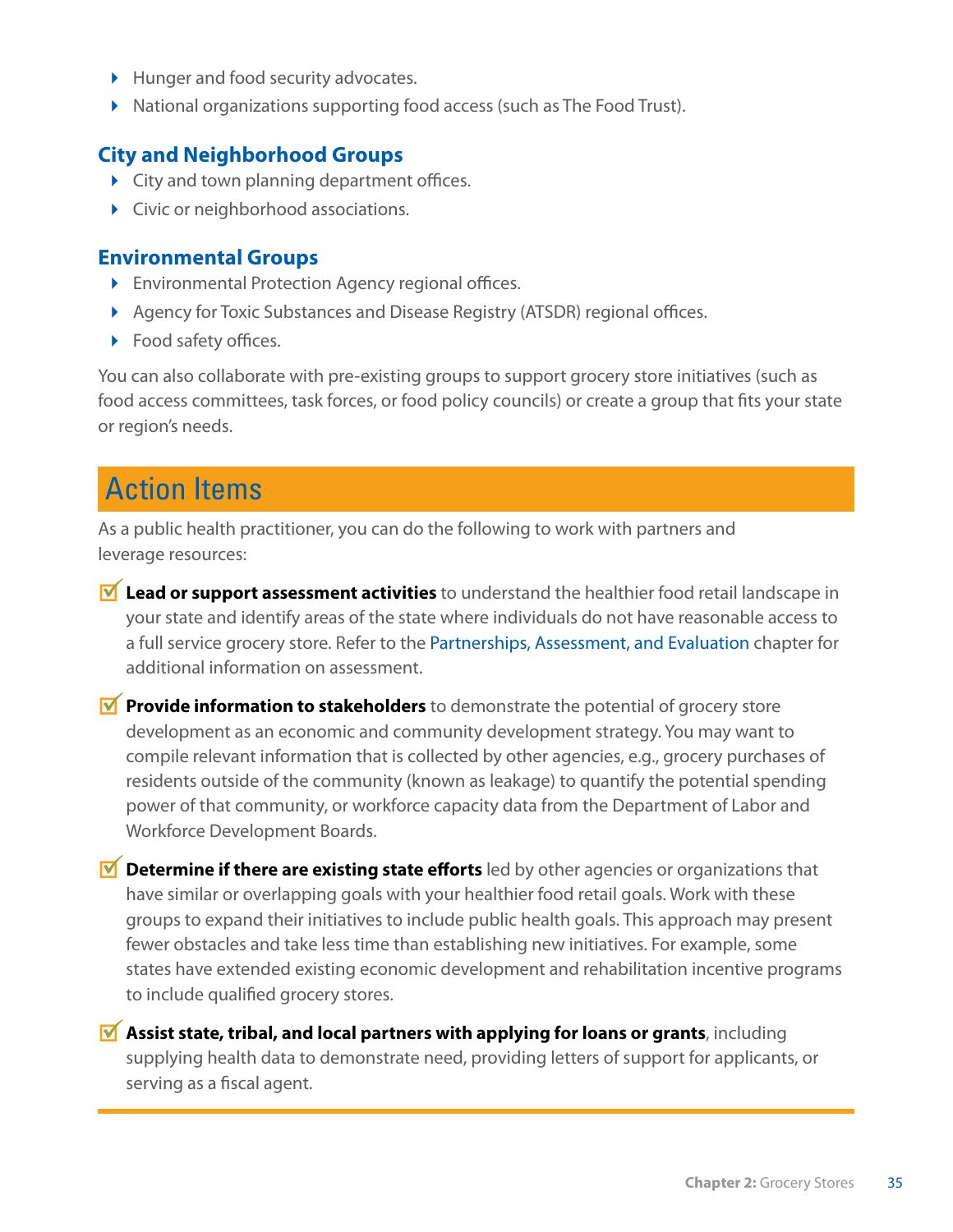### **Grocery Stores in Action: The Texas Healthy Food Advisory Committee**

Texas Senate Bill 343 authorized an advisory committee to study the availability of healthier food retail options in specific underserved areas of the state. Established by the Commissioner of Agriculture and the Executive Commissioner of the Health and Human Services Commission, the Healthy Food Advisory Committee (HFAC) was charged with studying lack of access to fresh fruits and vegetables and other healthier foods and providing recommendations to the legislature for improving access in underserved areas.<sup>42</sup>

The Health and Human Services Commission and the Department of Agriculture appointed four members each to the HFAC. Committee members represented rural and urban areas and different geographical regions of the state, and had expertise related to both nutrition and retail business. In their report delivered to the Texas legislature in January 2011, the HFAC made several recommendations that could address healthier food retail accessibility in Texas, including:<sup>42</sup>

- Maximize existing financing programs to ensure funds are appropriately distributed to the most underserved urban and rural areas across the state, and create public-private partnerships that provide incentives for the redevelopment and expansion of healthier food retail outlets that are sustainable over time.
- Share lessons learned from Texas' Fresh Food Financing Initiative pilot project with stakeholders.
- Establish regional, city, or county food policy councils.
- **Encourage communities to promote direct-to-consumer marketing outlets such as** Community Supported Agriculture (CSA) and farmers markets.
- **Encourage local-level discussion of improvements to transportation systems for better** access to healthier food retail outlets.

The *Report of the Healthy Food Advisory Committee: Fresh Food Availability in Texas* is available at <http://www.dshs.state.tx.us/legislative/82nd/Healthy-Foods-Adv-Comm-Report.pdf>.

## Providing Training, Technical Assistance, and Education

Training, technical assistance, and education can support the development and sustainability of full service grocery stores in underserved areas. Your efforts in these areas can communicate the public health and economic benefits of access to healthier foods and beverages through grocery stores and can educate partners about the components of grocery store incentive programs. Additionally, you can focus on programs that help customers choose healthier foods and beverages (see call out box on Educational Tools for Healthier Shopping). As a public health practitioner, you can directly provide the training, technical assistance, and education directly, or you can coordinate experts to do so.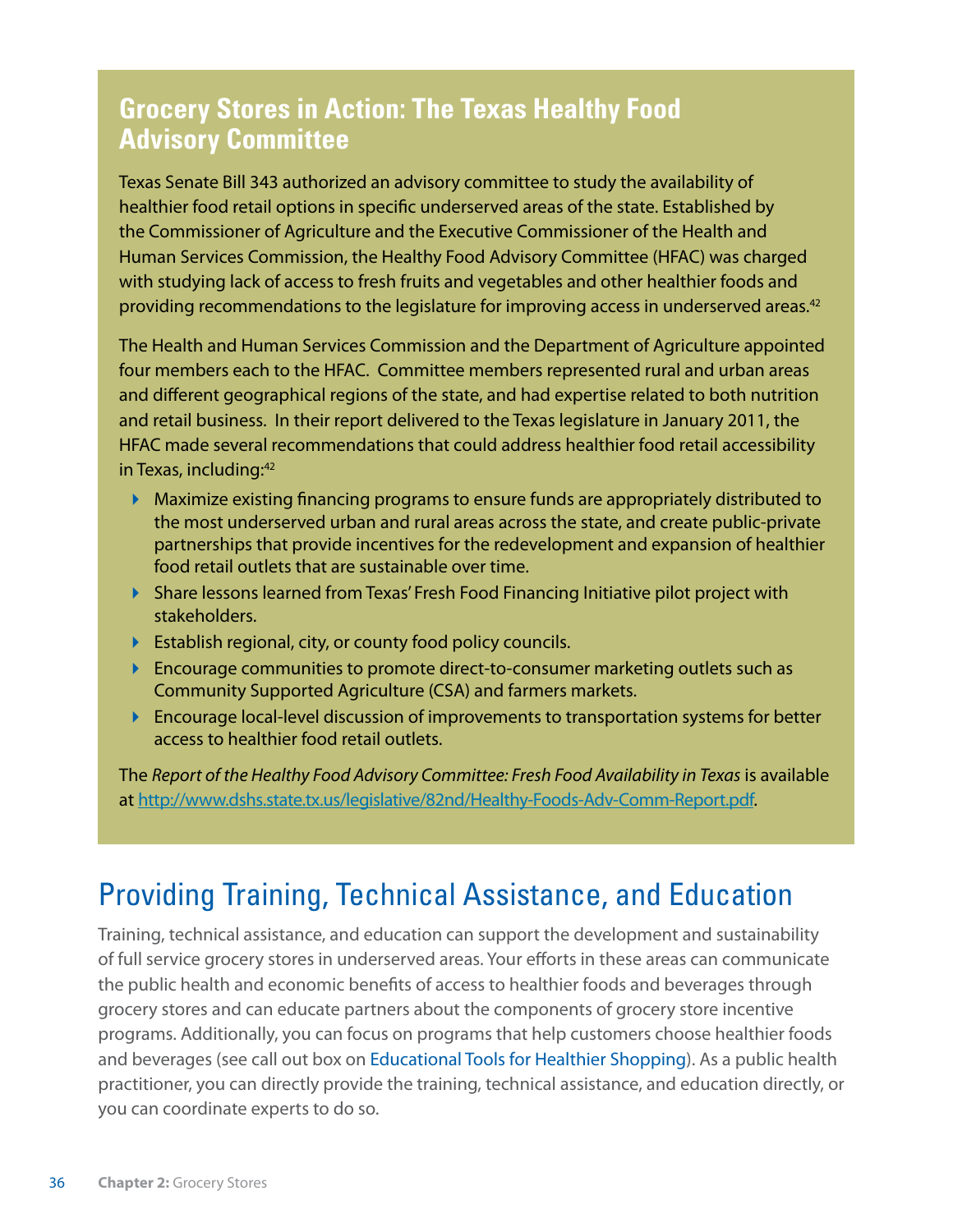## Action Items

As a public health practitioner, you can do the following to provide training, technical assistance, and education on grocery store development initiatives:

**M** Educate stakeholders on health status and behavioral indicators in underserved areas. These are relevant issues when initiating grocery store development programs.

**M** Enhance the capacity of stakeholders by providing training and technical assistance, or coordinating training with outside experts, on topics such as:

- $\blacktriangleright$  The health benefits of increasing accessibility and affordability of healthier foods.
- Ways communities can access capital.
- $\triangleright$  Strategies for working with the private retail sector.
- Methods to define underserved areas and track progress on the initiative.
- **M** Facilitate training and technical assistance on key financing issues, such as certification of institutions or organizations as a CDFI or a Community Development Entity (CDE).§
- **M** Educate eligible grocery store initiative applicants about the existence of incentive programs and the benefits available to them. For example, staff members at the Michigan Department of Community Health helped retailers apply for an incentive program that had passed as state policy in 2008, but had a low number of applicants for the program.
- **M** Educate communities about community-owned grocery store or co-op models, which may be particularly suitable in rural areas. More information and resources on these models can be found from the Healthy Food Access Portal at [http://healthyfoodaccess.org/retail](http://healthyfoodaccess.org/retail-strategies/grocery)[strategies/grocery-](http://healthyfoodaccess.org/retail-strategies/grocery)stores-and-co-ops and the Kansas State Rural Grocery Initiative at [http://](http://www.ruralgrocery.org/resources/bestpractices.html) [www.ruralgrocery.org/resources/bestpractices.html](http://www.ruralgrocery.org/resources/bestpractices.html), under "Models of Ownership."
- **M** Educate partners on potential requirements and eligibility criteria that address healthier eating in incentive programs. For example, California FreshWorks Fund's program guidelines include requirements for healthier foods in the store and preferences for healthier checkout aisles and in-store promotions of healthier foods. More information is available at [http://](http://cafreshworks.com/wp-content/uploads/2014/01/cafwf_program_guidelines_072511.pdf) [cafreshworks.com/wp-content/uploads/2014/01/cafwf\\_program\\_guidelines\\_072511.pdf.](http://cafreshworks.com/wp-content/uploads/2014/01/cafwf_program_guidelines_072511.pdf)
- **M** Compile a list of state or local level contacts that can provide technical assistance to new food retailers on applying for WIC and SNAP certification.
- **Provide information, linkages, and education** to stores and communities about how they can promote healthier food purchasing, preparation, and consumption.

**M** Work with partners on how SNAP-Ed funding can be used for programs or initiatives on in-store promotions of healthier eating at new grocery stores.

Continued

<sup>§</sup> A Community Development Entity (CDE) is a corporation or partnership that serves as a mechanism for providing loans, investments, or financial counseling in low-income communities. CDEs are certified by the federal CDFI Fund and can receive New Market Tax Credit allocations once certified. More information is available at [http://www.cdfifund.gov/what\\_we\\_do/programs\\_id.asp?programID=10.](http://www.cdfifund.gov/what_we_do/programs_id.asp?programID=10.)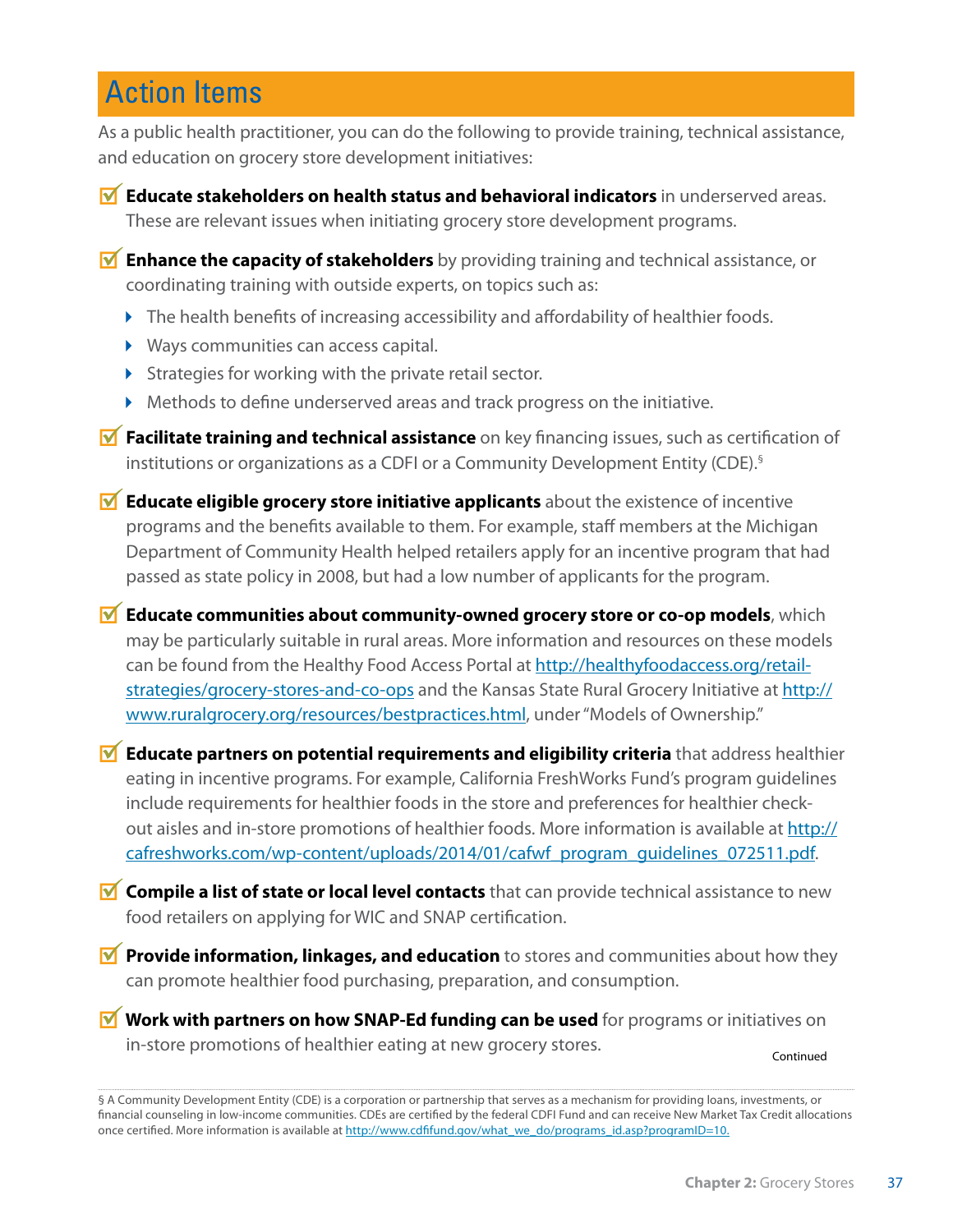*M* Compile information on programmatic and financial support available from federal, state, tribal, and local entities for healthier food retail strategies in both rural and urban areas. Share these materials with stakeholders.



### **Educational Tools for Healthier Shopping**

Having a grocery store in a neighborhood is important to provide access to healthier foods and beverages. However, encouraging people to buy the healthier items is also important. A recent report from the Food Marketing Institute discussed that grocery stores help their customers shop for healthier foods by conducting activities such as cooking classes and store tours and employing in-store dieticians.<sup>43</sup> Additionally, educational programs teach consumers how to shop for healthier foods and beverages. These programs can be tailored to customers who receive nutrition assistance program benefits. Educational materials available to public health practitioners include:

**Cooking Matters at the Store.** This program was developed by the national nonprofit organization Share Our Strength to help families make affordable, healthier choices at the grocery store. The program trains facilitators and provides guidance on conducting grocery store shopping tours that teach skills such as buying fruits and vegetables and comparing prices. Facilitators are provided with a free facilitator's guide and free materials for tour participants that are available in English and Spanish. Available at [http://cookingmatters.org/](http://cookingmatters.org).

**Supplemental Nutrition Assistance Program-Education (SNAP-Ed) Connection.** This is an online resource from U.S. Department of Agriculture for state and local SNAP-Ed providers. SNAP-Ed is a federal-state partnership that encourages state agencies to provide nutrition education to SNAP recipients so they can gain skills for making healthier food choices on a limited budget. Resources on this Web site include: recipes, tips on shopping for healthier foods using SNAP benefits (see "Eat Right When Money's Tight"), and SNAP-Ed contact information. Available at [http://snap.nal.usda.gov/](http://snap.nal.usda.gov).

**Aisle by Aisle.** Offered by North Carolina's Eat Smart Move More program, this Web page hosts a video series and printable materials with tips for consumers on shopping for healthier foods and beverages. Available at [http://www.myeatsmartmovemore.com/](http://www.myeatsmartmovemore.com/AisleByAisle.html) [AisleByAisle.html.](http://www.myeatsmartmovemore.com/AisleByAisle.html)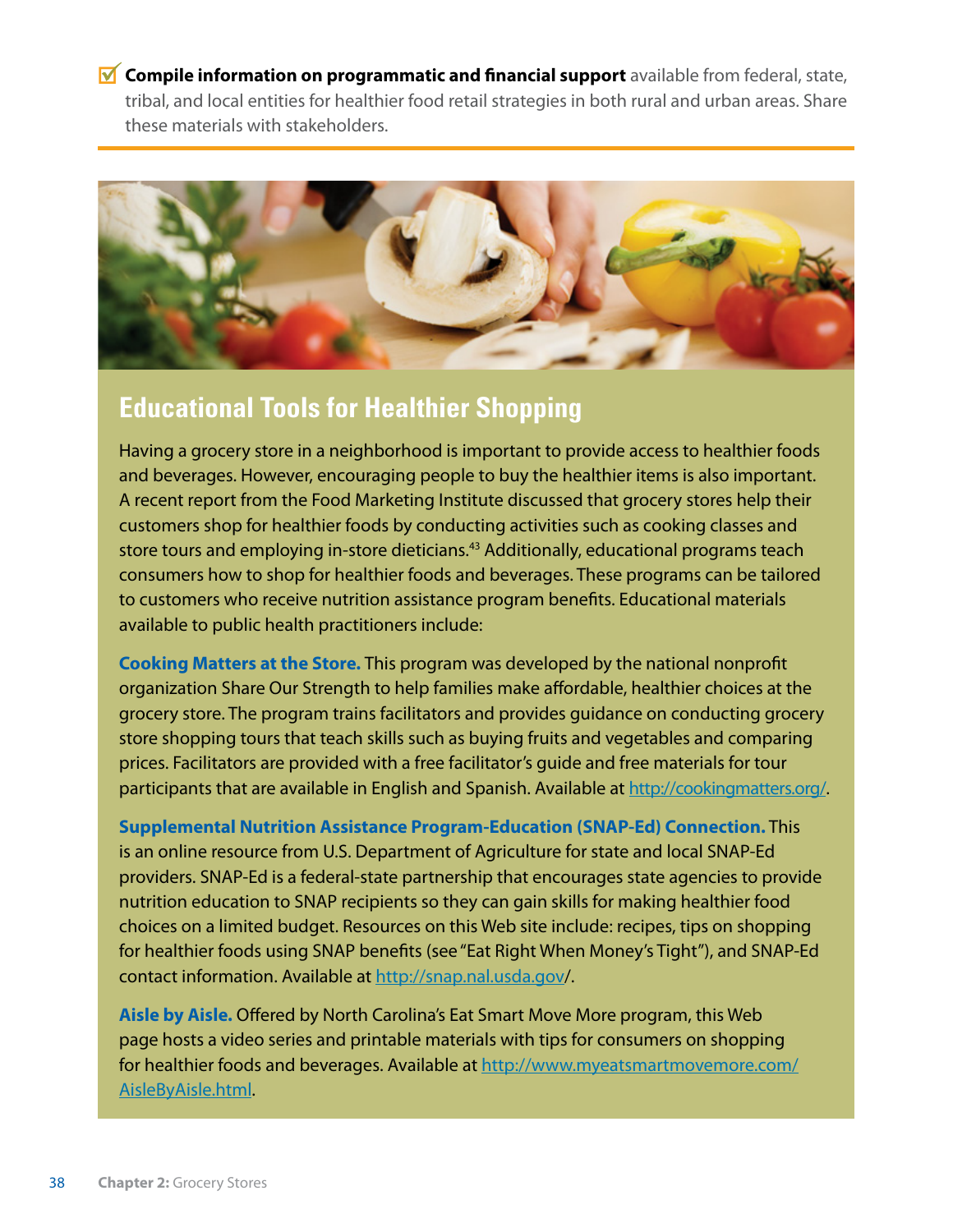## Addressing Other Common Concerns for Grocery Store Development

Many factors influence whether a food retailer will move into a community, but ultimately grocers look for a location where they can sustain a profitable business. Companies must assess adequacy of the customer base and the investment and operating costs in order to make their decision to locate in an underserved area.<sup>37</sup>

Community development and regulatory processes, such as zoning and land use regulations, can affect grocery store development. Most zoning, land use, and operational policies are created and enforced at a city or county level, although sometimes state-level guidance or policies can influence what happens locally or regionally. As a public health practitioner you can provide information and support to local organizations and planners to help streamline developmental processes and alleviate other concerns.

### **Zoning and Site Development**

Site acquisition and development can be a lengthy and expensive process for retailers and developers. Issues of concern include:

- $\blacktriangleright$  Limited availability of appropriate sites.
- Rehabilitation costs to make sites suitable.
- Lack of adequate parking space or transportation.
- The time involved to complete the permit process.

### **Perceptions about Neighborhood Retail Markets**

Developers and retailers may have legitimate concerns or erroneous perceptions about locating in an underserved area. Similarly, investors may see grocery store retail as a high risk investment—a perception that may be even higher in relation to low-income communities. They may be concerned that underserved areas:

- **Lack target customers.**
- $\blacktriangleright$  Have customers with limited purchasing power.
- $\blacktriangleright$  Have a low volume of automobile traffic.
- $\blacktriangleright$  Have crime or safety issues.
- Lack physical or logistical infrastructure for the distribution of goods to a store.
- $\blacktriangleright$  Have higher operating costs for certain standard services, such as rent, utilities, trash, recycling, security, or for hiring, training, and retaining qualified employees.

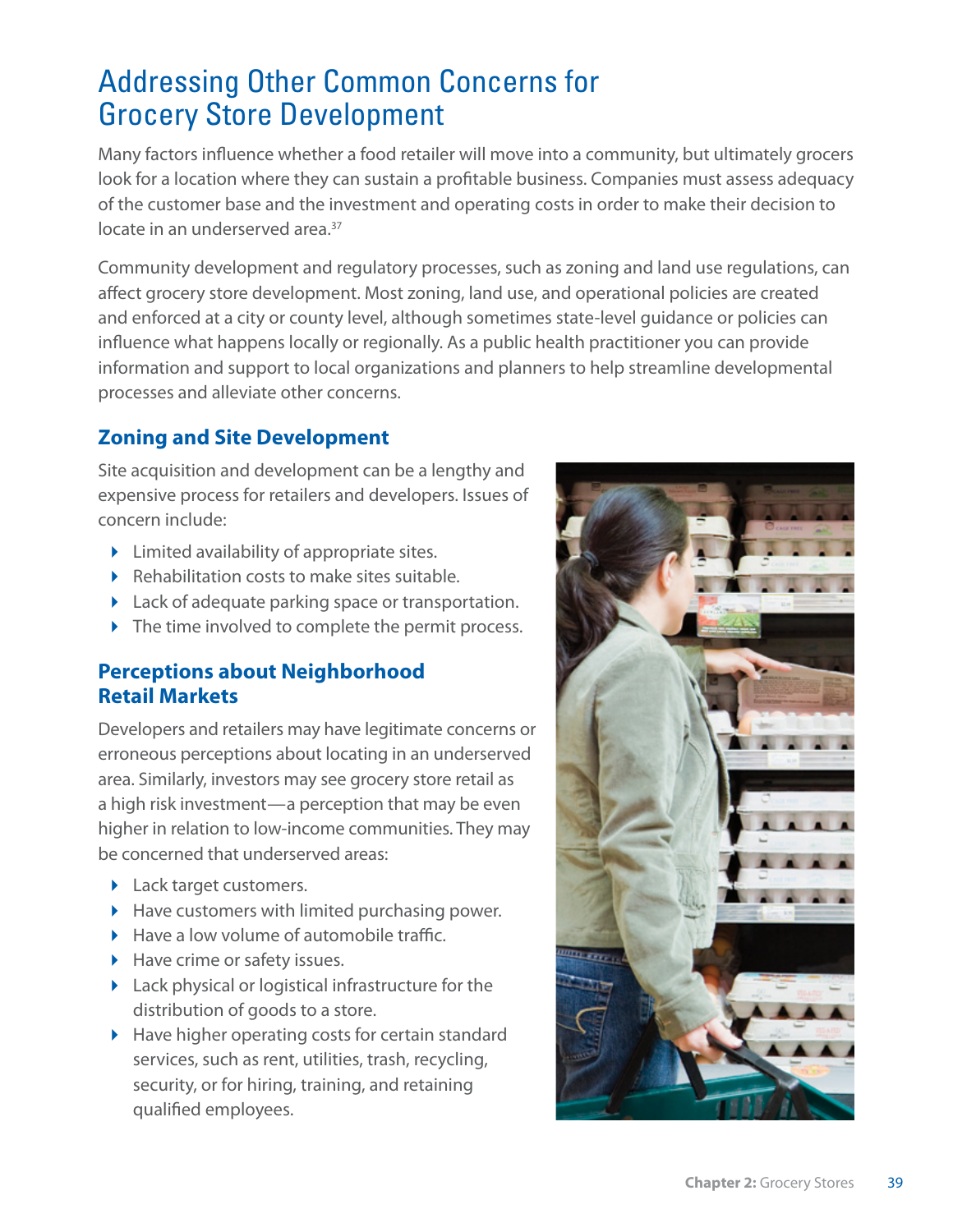

## Action Items

As a public health practitioner, you may be able to address concerns about zoning, site development, and neighborhood perceptions with the following actions:

- **Identify programs in your state that promote and facilitate site renovation** through economic incentives and expedited permitting and zoning procedures. This could include connecting developers and retailers with existing revitalization or environmental projects, such as rehabilitation of a closed store or a blighted property. Projects that improve the aesthetics, safety, and sustainability of commercial corridors are a good fit for grocery store development, as grocery stores can draw a large number of people, boost the local economy, and incorporate more sustainable development practices. For example, in Madison, Wisconsin, Hy-Vee built a grocery store in an abandoned retail site and used several green strategies such as use of recycled or locally-sourced building materials; energy efficient heating, air conditioning, and refrigeration equipment.<sup>44</sup>
- **M** Highlight the use of incentives for grocery development. There are examples of financial credits, abatements, or other incentives in offsetting start-up or operational expenses for grocery store development that you can provide. Two examples where local governments used these types of incentives are:
	- ▶ New York City developed the Food Retail Expansion to Support Health (FRESH) program, available for "grocery store operators renovating existing retail space or developers seeking to construct or renovate retail space that will be leased by a full-line grocery store operator."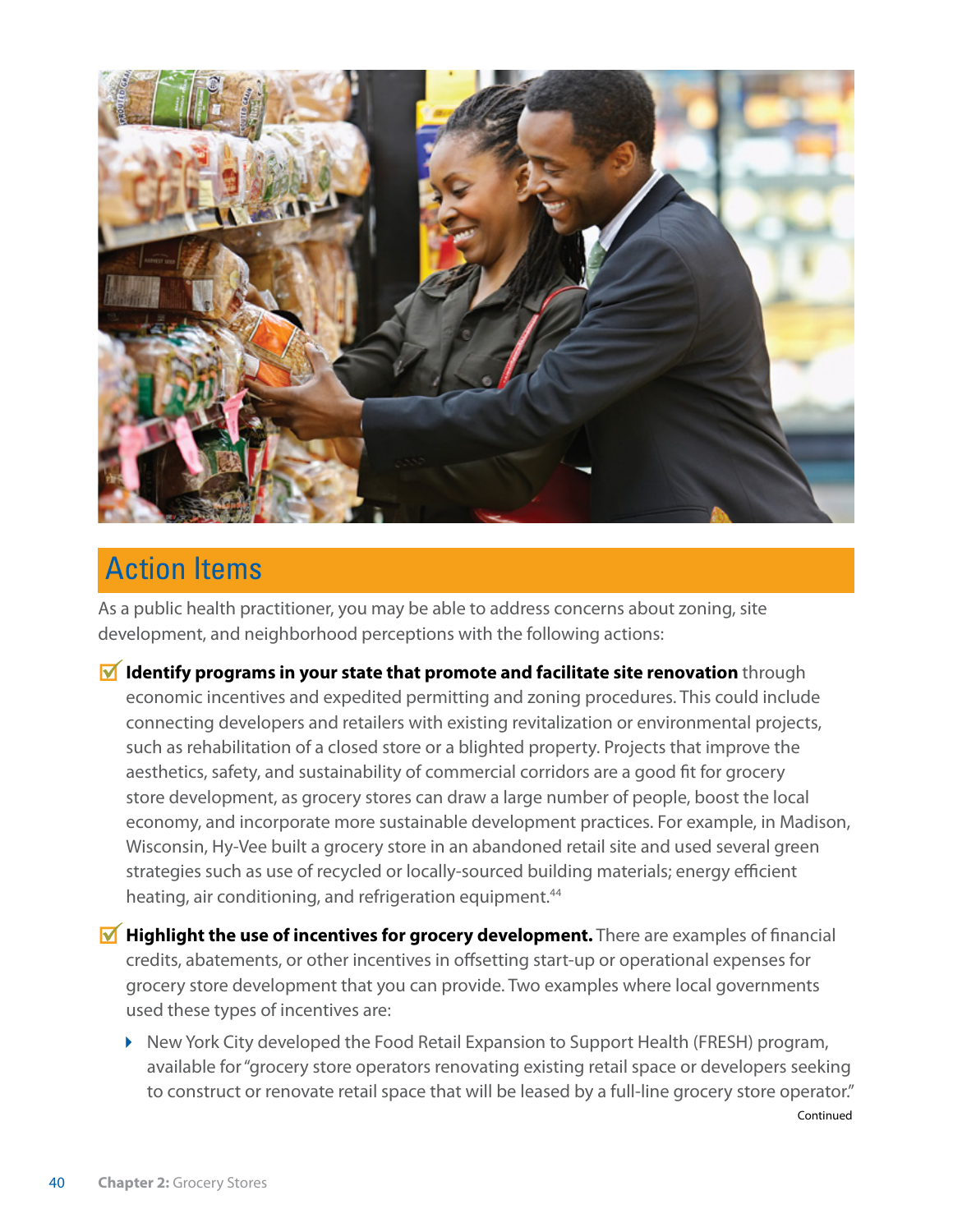Eligible stores must fall within a designated underserved community. The FRESH program criteria include minimum requirements for perishable items and produce. Both zoning and financial incentives are offered, such as additional development rights, reductions in required parking, and tax deductions. More information is available at [http://www.nyc.gov/](http://www.nyc.gov/html/misc/html/2009/fresh.shtml) [html/misc/html/2009/fresh.shtml.](http://www.nyc.gov/html/misc/html/2009/fresh.shtml)

- ▶ The Department of Buildings in Chicago, Illinois, developed an expedited permit process for projects that incorporate green building strategies along with an incentivized fee schedule.<sup>45</sup> This could apply to grocery store development that used green strategies as well as other types of businesses. You can learn more about the program at [http://www.](http://www.cityofchicago.org/city/en/depts/bldgs/supp_info/overview_of_the_greenpermitprogram.html) [cityofchicago.org/city/en/depts/bldgs/supp\\_info/overview\\_of\\_the\\_greenpermitprogram.html](http://www.cityofchicago.org/city/en/depts/bldgs/supp_info/overview_of_the_greenpermitprogram.html).
- **M** Consider the development of smaller full-service grocery stores as an alternative to the standard large supermarkets when working on a grocery store development task force or committee with developers, retailers, planners, and other stakeholders. These stores usually have less inventory and variety than the large supermarkets, but still stock produce and other perishable foods. They also can have lower operating costs.<sup>37</sup>
- **M** Work on cross-cutting strategies for healthier food retail to ensure that adequate infrastructure is in place to accommodate grocery store development, such as transportation and distribution systems. Additional information is outlined in the Transportation and Distribution chapters.
- *M* Coordinate with state level partners to integrate guidance on access to healthier foods and grocery store development into community comprehensive land use plans.\*\*



\*\* Comprehensive land use planning is a community-wide process that determines community development vision, goals, and objectives. The outcome of the process is known as a Comprehensive Plan, which guides local policy over the long term for a broad range of issues, such as land use, management of natural resources, housing, and recreation. More information is available at [http://urbanext.illinois.edu/lcr/compre](http://urbanext.illinois.edu/lcr/comprehensiveplanning.cfm)[hensiveplanning.cfm](http://urbanext.illinois.edu/lcr/comprehensiveplanning.cfm).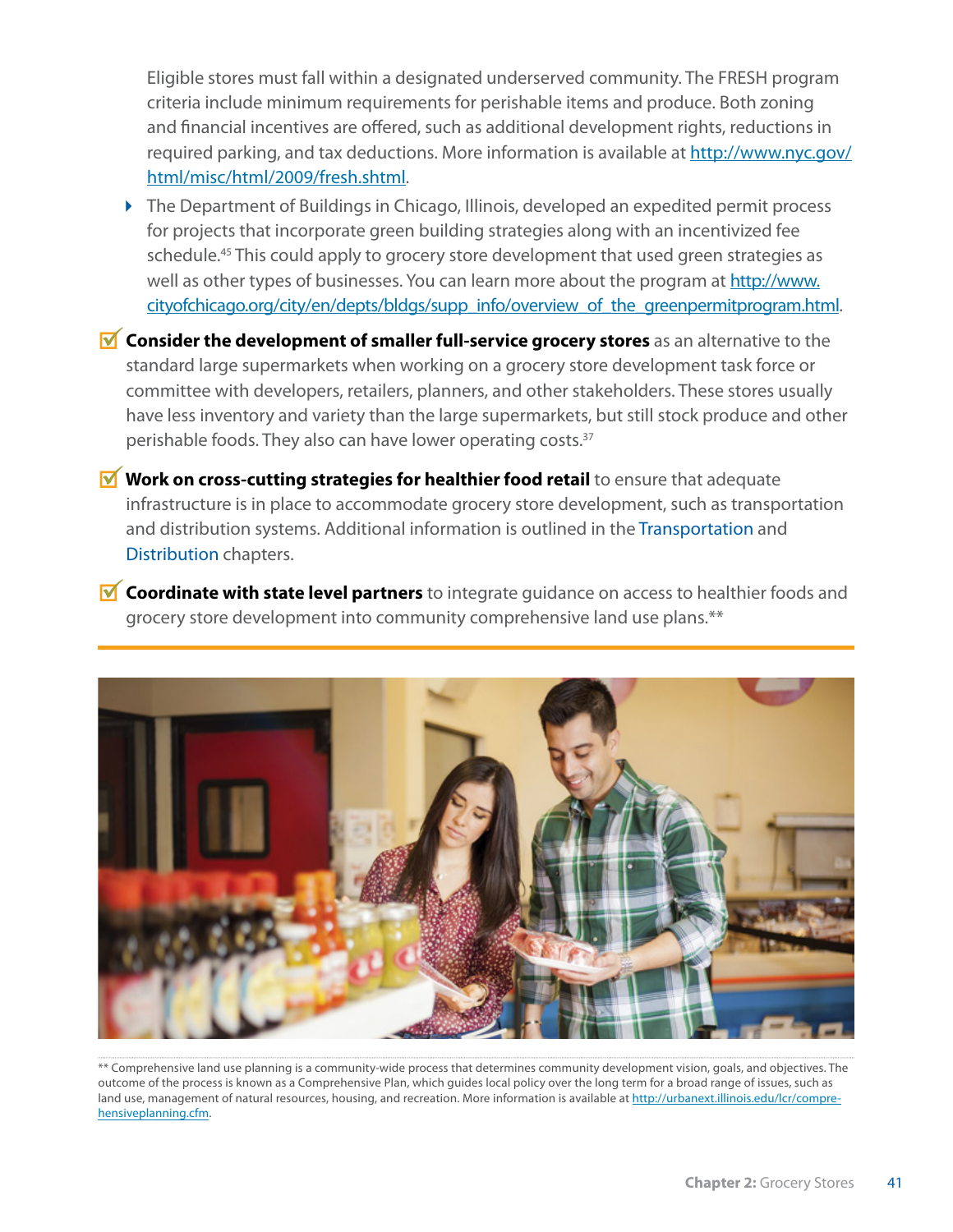

### **Grocery Stores in Action: Healthy Food Financing Initiatives**

Healthy food financing initiatives encourage retailers to locate or renovate retail food locations in underserved areas through financing assistance.<sup>46</sup> Many states have implemented these initiatives or are in the process of developing them, and similar work is moving forward at the federal level. Most often a task force is developed to explore the issue of grocery access in underserved areas of a state or region and to make recommendations for action.<sup>38</sup> Public health practitioners can play an advisory role on these task forces and can provide data to inform the issues of minimal access to healthier foods and its public health consequences.

**Pennsylvania Fresh Food Financing Initiative.** The Pennsylvania Fresh Food Financing Initiative (FFFI) was the first legislatively-created state-wide initiative of this kind, with a financing program initiated through public-private partnerships. The Commonwealth of Pennsylvania, The Reinvestment Fund (TRF), The Food Trust, and the Greater Philadelphia Urban Affairs Coalition partnered to implement this grant and loan program to encourage grocery store development in underserved neighborhoods throughout the state. Initial funding from the state was subsequently matched through loans and other funding. This financing initiative has been modeled in various parts of the country. Results from the Pennsylvania FFFI are discussed in the Partnerships, Assessment, and Evaluation chapter. More information available at [http://](http://healthyfoodaccess.org/policy-efforts-and-impacts/state-and-local/pennslvania) [healthyfoodaccess.org/policy-efforts-and-impacts/state-and-local/pennslvania](http://healthyfoodaccess.org/policy-efforts-and-impacts/state-and-local/pennslvania).

**California FreshWorks Fund.** The California FreshWorks Fund (CAFWF) is a public-private partnership loan fund that has raised more than \$250 million to increase access to healthier, more affordable food in underserved communities and to encourage economic development and innovations in healthy food retailing. Seed funding came from banking and philanthropic investors. There are nearly two dozen diverse partners collaborating on this program representing philanthropic, financial, government, retail, and community sectors.<sup>47</sup> Modeled after the Pennsylvania FFFI, CAFWF works directly with grocers on developing new locations or improving existing places to purchase nutritious food. CAFWF has program guidelines that are designed to help retailers carry and promote a higher proportion of healthier foods and decrease access to undesirable foods, such as having at least one "junk-food-free" aisle.<sup>48</sup> Information is available at [http://www.cafreshworks.com/](http://www.cafreshworks.com).

**New Jersey Food Access Initiative.** The New Jersey Food Access Initiative (NJFAI) is designed to help provide financing to grocery store developers and operators to build stores in underserved areas statewide.<sup>49</sup> The NJFAI is supported through a public-private partnership that includes the New Jersey Economic Development Authority (EDA) and TRF. Additional supporting partners include the Robert Wood Johnson Foundation (RWJF); The Food Trust; the New Jersey

Continued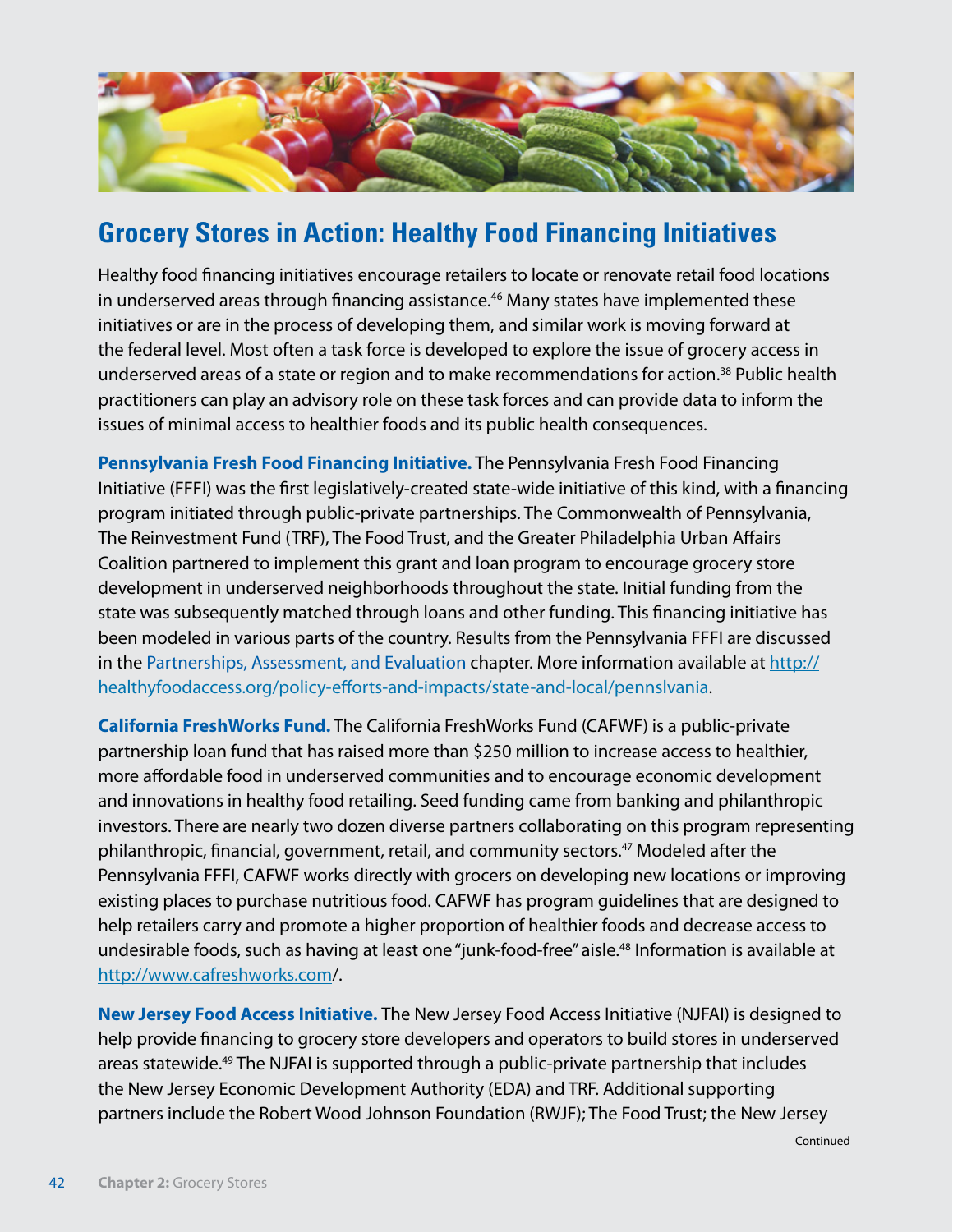Departments of Labor and Workforce Development, Health and Senior Services, and Agriculture; and the New Jersey Food Council; among others. The EDA invested \$3 million with TRF to create the Food Access Fund, which was then leveraged to seek other additional public and private investments.<sup>49</sup> RWJF committed \$12 million to support these efforts in 2012.<sup>50</sup> The NJFAI funds supermarket initiatives, including loans for the various phases of grocery store development, such as land acquisition, construction and rehabilitation, and equipment.<sup>51</sup> In collaboration with The Food Trust, EDA has engaged in education activities (including those directed to policy makers) about access to supermarkets and healthier foods. The NJFAI work began with the convening of the New Jersey Food Marketing Task Force, which made recommendations in the 2012 report *Expanding New Jersey's Supermarkets: A New Day for the Garden State*. 50 This report, along with more information on the NJFAI, is available at [http://healthyfoodaccess.org/policy-efforts-and](http://healthyfoodaccess.org/policy-efforts-and-impacts/state-and-local/new)[impacts/state-and-local/new](http://healthyfoodaccess.org/policy-efforts-and-impacts/state-and-local/new)-jersey.

**Federal Initiatives.** Federal agencies are collaborating to fund work similar to the Pennsylvania FFFI. As part of the First Lady Michelle Obama's Let's Move! initiative and the Agriculture Reform, Food and Jobs Act of 2013 (the "Farm Bill"), the U.S. federal government is addressing limited access to healthier foods by providing expertise, funding, and other resources for programs that establish and support healthier food retail venues in underserved areas.<sup>52,53</sup> Retail venues include grocery stores, corner stores, mobile food vendors, farmers markets, and community supported agriculture. Funded projects can focus on various aspects of the food supply chain, including retail, production, distribution, and marketing. More information on the federal initiative and work being done in states across the U.S. is available at [http://apps.ams.usda.gov/fooddeserts/](http://apps.ams.usda.gov/fooddeserts) and <http://www.healthyfoodaccess.org/policy-efforts/region>.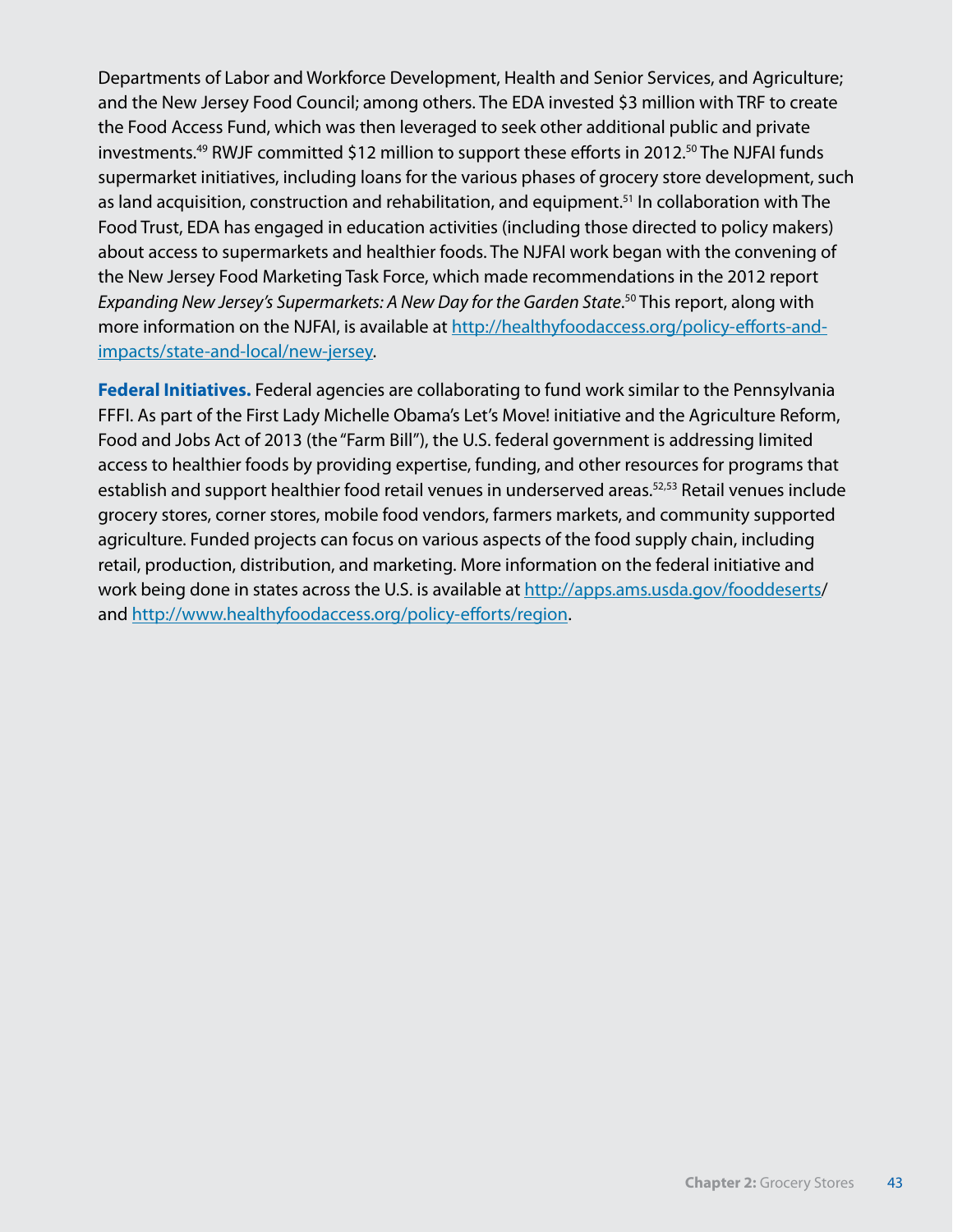# Grocery Store Resources

### **Centers for Disease Control and Prevention**

*State Initiatives Supporting Healthier Food Retail: An Overview of the National Landscape* provides public health practitioners, their partners, community members, and policy makers with useful information about the rationale for and characteristics of state-based healthier food retail legislation enacted in the last decade. Action steps that public health practitioners can use to inform, educate, and support improved access to healthier foods are also provided. [http://www.](http://www.cdc.gov/obesity/stateprograms/resources.html) [cdc.gov/obesity/stateprograms/resources.html](http://www.cdc.gov/obesity/stateprograms/resources.html)

The Pennsylvania *Fresh Food Financing Initiative (FFFI)* practice-tested intervention summary includes an evidence summary, core components, resources for implementation, and intervention materials that can be used by public health practitioners. [http://www.cdc.gov/](http://www.cdc.gov/nccdphp/dnpao/programsta/nutrition.html) [nccdphp/dnpao/programsta/nutrition.html](http://www.cdc.gov/nccdphp/dnpao/programsta/nutrition.html)

#### **PolicyLink, The Food Trust, and The Reinvestment Fund**

The Healthy Food Access Portal is a comprehensive Web site for information on strategy implementation, funding, policy efforts, and news about healthier food retail. The following resources are available from the portal.

*Access to Healthy Food and Why It Matters: A Review of the Research* was developed jointly by the Food Trust and PolicyLink and reviews more than 170 studies of healthier food access and its impacts. [http://healthyfoodaccess.org/resources/library/access-](http://healthyfoodaccess.org/resources/library/access)to-healthy-food-and-why-itmatters-a-review-of-the-research

Harnessing the Power of Supermarkets to Help Reverse Childhood Obesity outlines conference proceedings of a 2010 meeting of public health leaders, food retailers and manufacturers, consumer product designers, and marketing professionals. This resource discusses how to make it easier for parents, caregivers, and children to select and purchase healthier foods in existing grocery stores, providing an alternative or complementary strategy to locating grocery stores in underserved areas. <http://healthyfoodaccess.org/node/1230>

*Greening Grocery: Strategies for Sustainable Food Retailing* assists developers and operators with using environmentally friendly building practices in grocery store development, and describes how these practices lower development and operating costs. [http://healthyfoodaccess.org/](http://healthyfoodaccess.org/node/943) [node/943](http://healthyfoodaccess.org/node/943)

### **ChangeLab Solutions**

*Getting to Grocery: Tools for Attracting Healthy Food Retail to Underserved Neighborhoods* reviews the opportunities for and challenges of bringing grocery stores to underserved communities. The guide is designed to help both public health agencies and community stakeholders support development and retail efforts in low-income neighborhoods. [http://changelabsolutions.org/](http://changelabsolutions.org/publications/getting) [publications/getting-](http://changelabsolutions.org/publications/getting)grocery